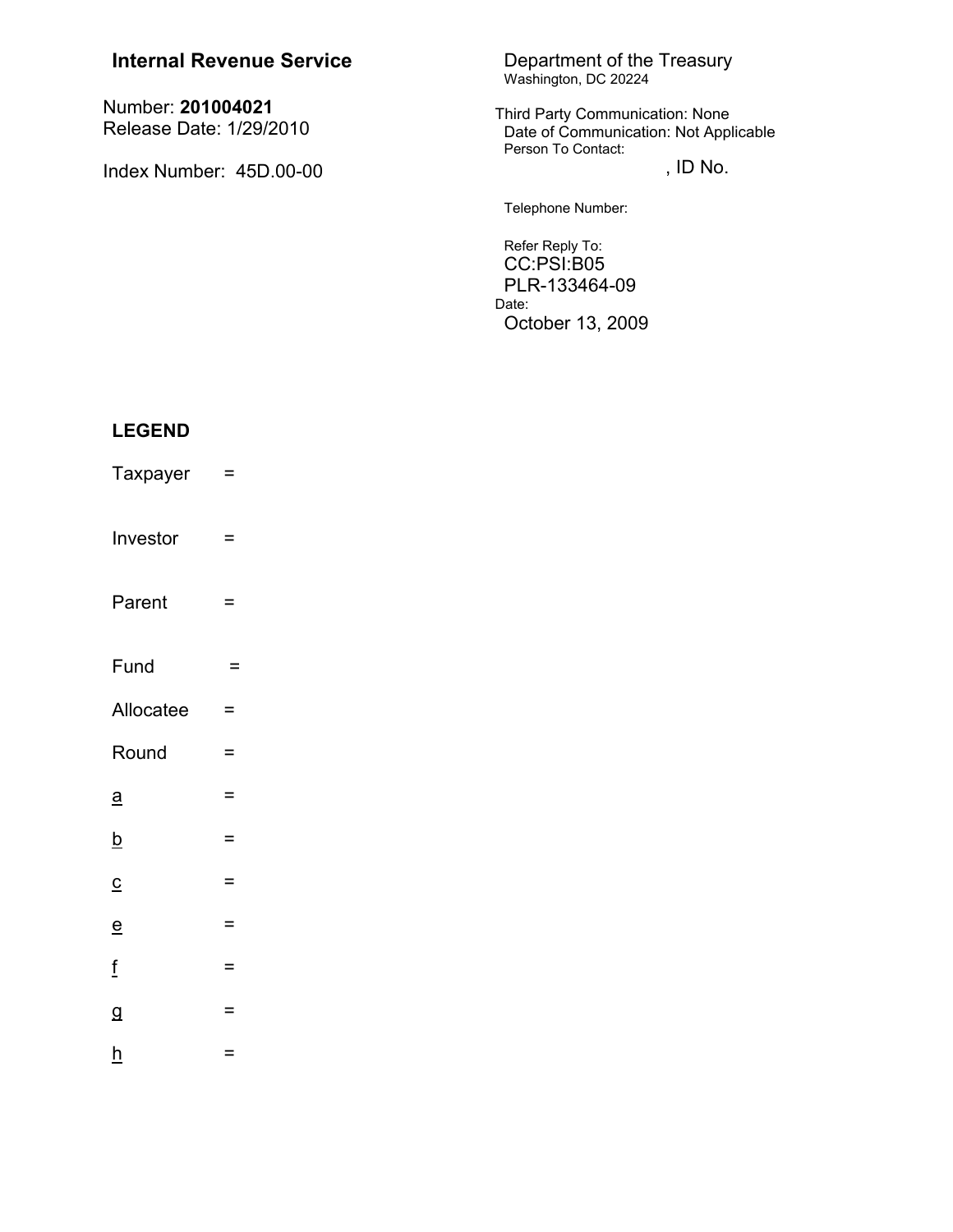| İ               | $=$ |
|-----------------|-----|
| İ               | $=$ |
| $\underline{k}$ | $=$ |
| Ţ               | $=$ |

Dear

This letter responds to your letter dated July 15, 2009, submitted on behalf of Taxpayer, requesting a letter ruling involving the new markets tax credit (NMTC) under § 45D of the Internal Revenue Code. The ruling concerns the application of the 6 month cure period under § 1.45D-1(e)(6) of the Income Tax Regulations to the transaction described below.

#### **FACTS**

Investor is a wholly-owned subsidiary of Parent. Investor is engaged in community development activities that include providing investment capital to new market tax credit transactions. Fund is wholly-owned by Investor and is treated as a disregarded entity for federal income tax purposes. Fund was formed for the purpose of holding Investor's membership interest in Taxpayer. Allocatee and Taxpayer were formed for purpose of serving or providing investment capital for low-income communities or low-income persons.

Allocatee received an allocation of NMTC authority during Round in the amount of \$a and sub-allocated \$b of that authority to Taxpayer. On c, Investor made a \$b capital contribution to Fund. Fund in turn made a \$b capital contribution in cash to Taxpayer in exchange for a e% membership interest. The remaining f% membership interest in Taxpayer is held by Allocatee. Taxpayer designated the \$b capital contribution as a qualified equity investment (QEI) and filed Form 8874-A, Notice of Qualified Equity Investment for New Markets Credit, with the Internal Revenue Service on or about g.

From g to the present, Investor represents that the investors worked diligently to satisfy the substantially-all requirement found under  $\S$  45D(b)(1) by the 12-month deadline of h required by § 1.45D-1(c)(5)(iv) to invest the cash in one or more qualified low-income community investments (QLICIs). Fifteen projects were considered with the greatest amount of time being spent on 4 potential projects including (1) the renovation and development of a 300,000 square foot mixed-use building in i, (2) the development of a building to house a supermarket, pharmacy, and bank in i, (3) the renovation of the j in i, and (4) the construction of a new liquid storage facility.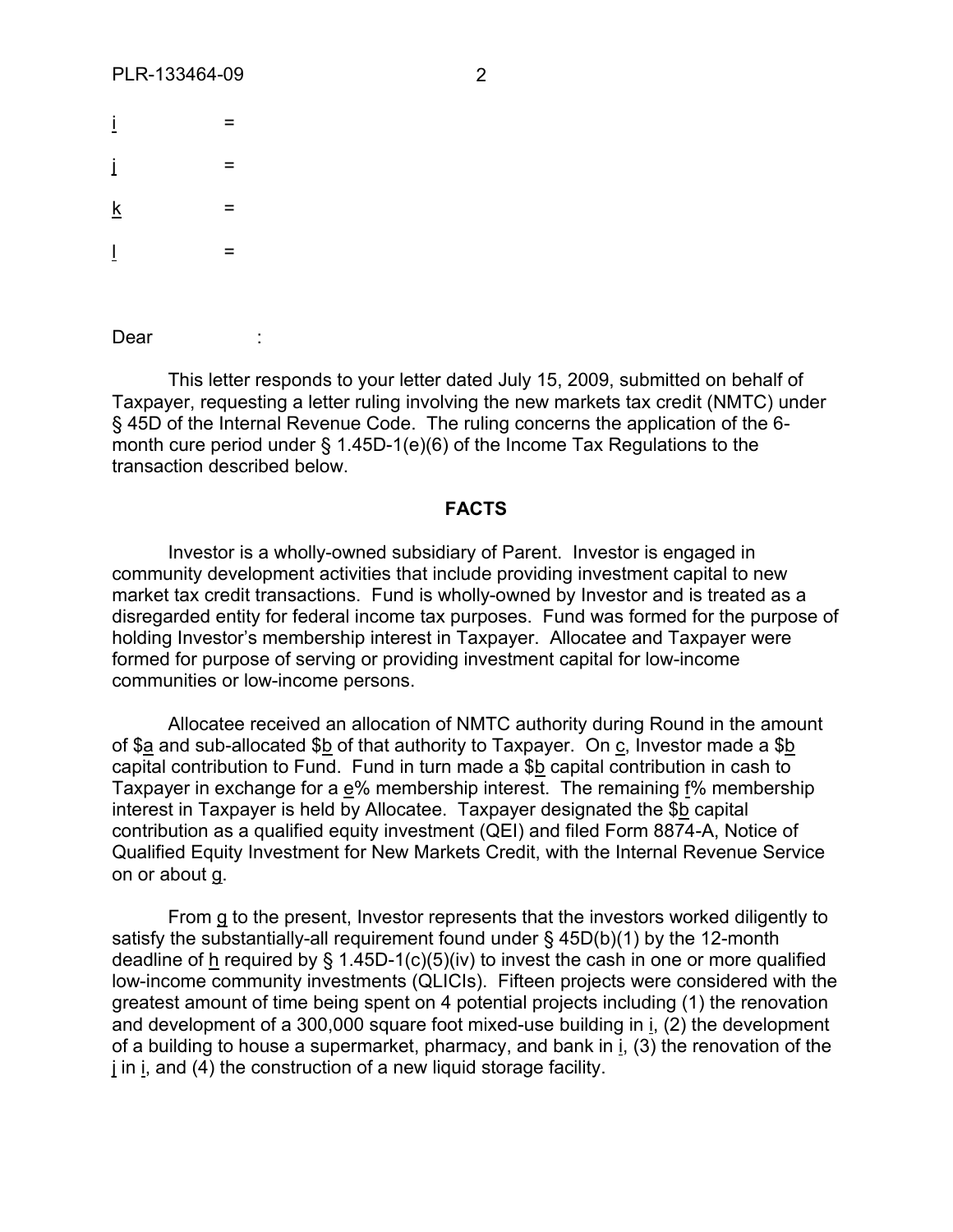Investor represents that the two most viable projects were the third and fourth projects described above. However, on k, Investor received notice from both projects that the deals would not be completed by the h deadline. Investor is confident that both projects can be closed by the end of l, however, Investor will not proceed with the investment unless Investor is confident that the cure period under § 1.45D-1(e)(6) is available to correct Taxpayer's failure to invest substantially all of the proceeds of Fund's QEI in a QLICI within the 12-month period.

### **RULING REQUESTED**

The 6-month cure period described in § 1.45D-1(e)(6) is available to correct Taxpayer's failure to invest substantially all of the proceeds of Fund's QEI in QLICIs within the 12-month period specified in § 1.45D-1(c)(5)(iv).

#### **LAW AND ANALYSIS**

Section 45D(a)(1) provides that for purposes of § 38, in the case of a Investor who holds a QEI on a credit allowance date of such investment which occurs during the taxable year, the NMTC for such taxable year is an amount equal to the applicable percentage of the amount paid to the qualified community development entity (CDE) for such investment at its original issue.

Section 45D(b)(1) provides that the term QEI means any equity investment in CDE if (a) such investment is acquired by the Investor at its original issue solely in exchange for cash, (b) substantially all of such cash is used by the CDE to make QLICIs, and (c) such investment is designated for purposes of § 1.45D-1 by the CDE.

Section 45D(d)(1) provides that the term QLICIs mean (a) any capital or equity investment in, or loan to, any qualified active low-income community business, (b) the purchase from another CDE of any loan made by such entity which is a QLICI, (c) financial counseling and other services to businesses located in, and residents of, lowincome communities, and (d) any equity investment in, or loan to, any CDE.

Section 1.45D-1(c)(5)(i) provides that the term substantially all means at least 85 percent. The substantially all requirement must be satisfied for each annual period in the 7-year credit period using either the direct-tracing calculation or the safe-harbor calculation. For the first annual period, the substantially-all requirement is treated as satisfied if either the direct-tracing calculation or the safe-harbor calculation is performed on a single testing date and the result of the calculation is at least 85 percent.

Section 1.45D-1(c)(5)(iv) provides that the Investor's cash investment received by the CDE is treated as invested in a QLICI only to the extent that the cash is so